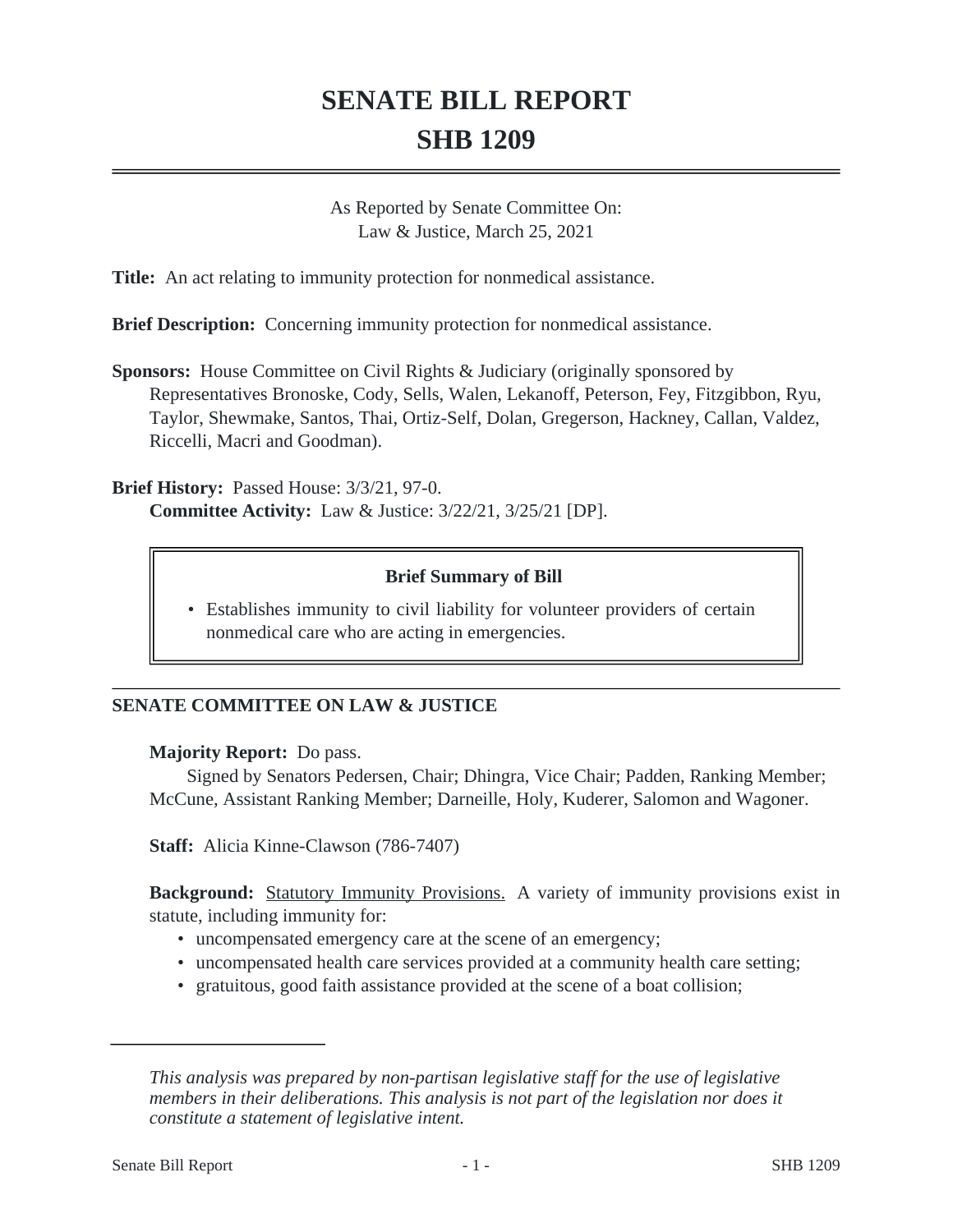- use of a defibrillator at the scene of an emergency;
- performance of duties by a poison center medical director or information specialist; and
- acts or omissions of paramedics and emergency medical technicians rendering emergency medical services under appropriate supervision.

The immunity afforded by these statutes does not extend to acts or omissions constituting gross negligence or willful or wanton misconduct.

Gross negligence is the failure to exercise slight care. It is negligence that is substantially greater than ordinary negligence. Failure to exercise slight care does not mean the total absence of care, but care substantially less than ordinary care.

Willful or wanton misconduct, rather than being a form or gradation of negligence, is a different mental state that includes premeditation or formed intention. It operates in the nature of a defense, such that with proof of willful or wanton misconduct an immunity provision is inapplicable.

**Summary of Bill:** Immunity from Civil Liability. A person is not liable for any act or omission while providing nonmedical care or assistance at the scene of an emergency or disaster, unless the act or omission rises to the level of gross negligence, or willful or wanton misconduct. The immunity does not apply to persons providing nonmedical care or assistance at the scene of an emergency or disaster who are:

- acting during the course of regular employment; and
- receiving compensation or expecting to receive compensation.

Compensation does not include nominal payments, reimbursement for expenses, pension benefits, and other categories identified in the bill.

Emergency or disaster is defined as:

- an event or set of circumstances that demands immediate action to preserve public health, protect life, protect public property, or to provide relief to any stricken community overtaken by such occurrence; or
- reaches such a dimension or degree of destructiveness to warrant the governor declaring a state of emergency.

Nonmedical care or assistance includes response and rescue operations as well as provision of necessities and amenities such as food or shelter.

The immunity granted under this bill is in addition to any common law or statutory immunity. It does not apply to emergency workers or the related volunteer organizations they may belong to.

## **Appropriation:** None.